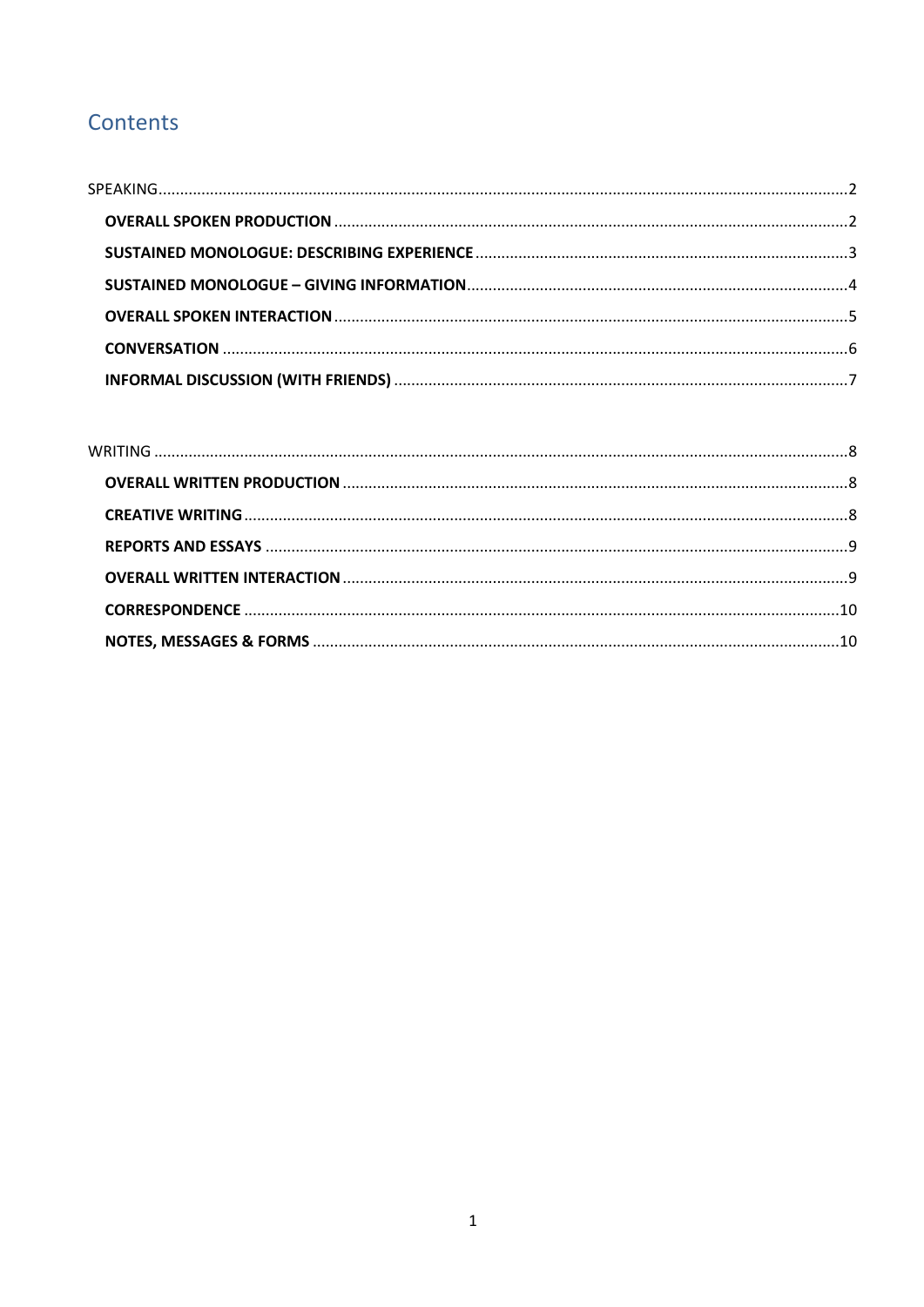## <span id="page-1-0"></span>SPEAKING

<span id="page-1-1"></span>

|                | <b>OVERALL SPOKEN PRODUCTION</b>                                                                                                                                                                          |
|----------------|-----------------------------------------------------------------------------------------------------------------------------------------------------------------------------------------------------------|
| C <sub>2</sub> | Can produce clear, smoothly flowing well-structured speech with an effective logical structure which<br>helps the recipient to notice and remember significant points.                                    |
| C1             | Can give clear, detailed descriptions and presentations on complex subjects, integrating sub-themes,<br>developing particular points and rounding off with an appropriate conclusion.                     |
| <b>B2</b>      | Can give clear, systematically developed descriptions and presentations, with appropriate<br>highlighting of significant points, and relevant supporting detail.                                          |
| <b>B2</b>      | Can give clear, detailed descriptions and presentations on a wide range of subjects related to his/her<br>field of interest, expanding and supporting ideas with subsidiary points and relevant examples. |
| <b>B1</b>      | Can reasonably fluently sustain a straightforward description of one of a variety of subjects within<br>his/her field of interest, presenting it as a linear sequence of points.                          |
| A2             | Can give a simple description or presentation of people, living or working conditions, daily routines,<br>likes/dislikes, etc. as a short series of simple phrases and sentences linked into a list.      |
| A1             | Can produce simple mainly isolated phrases about people and places.                                                                                                                                       |
| Pre-<br>A1     | Can produce short phrases about themselves, giving basic personal information (e.g. name, address,<br>family, nationality).                                                                               |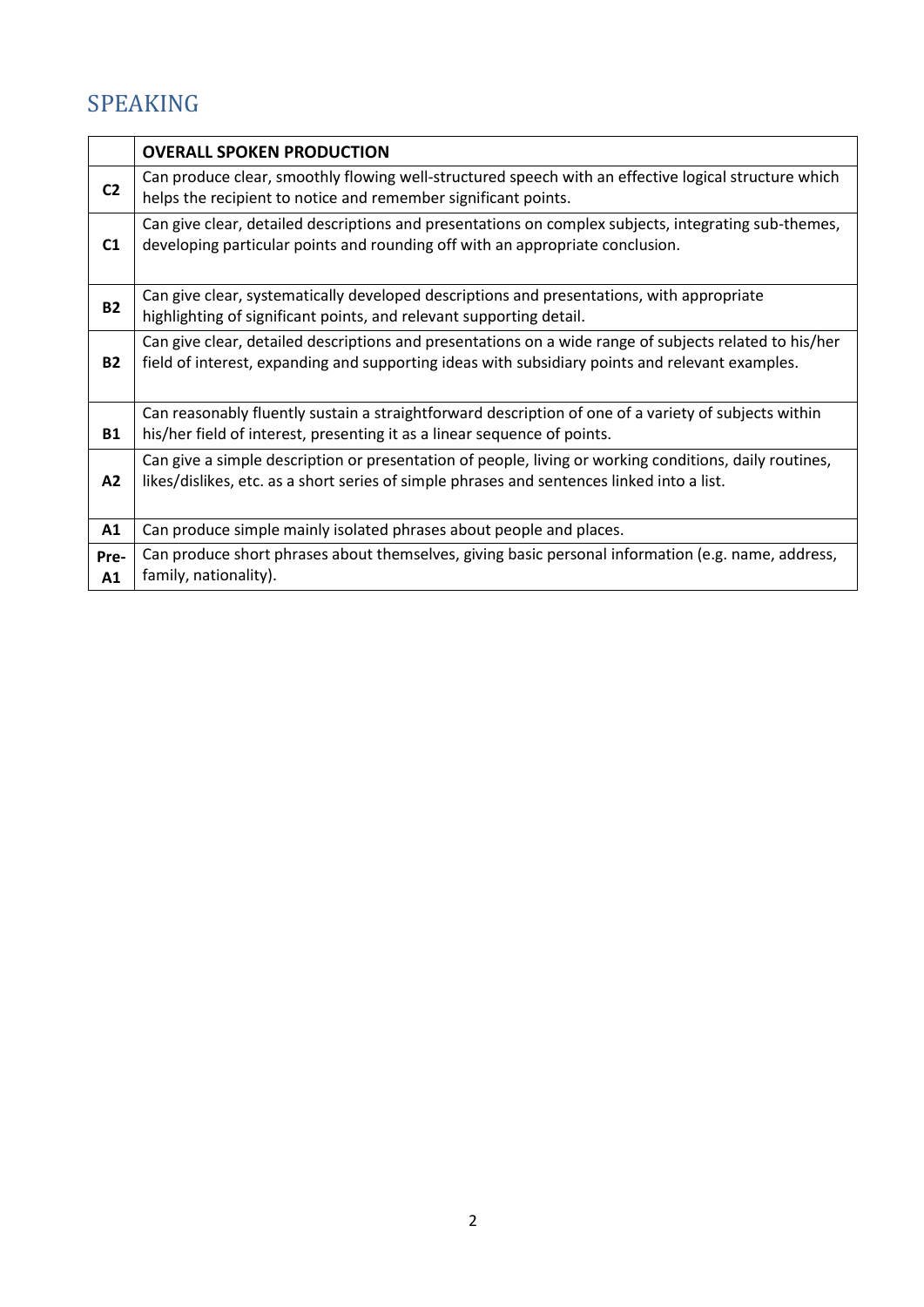<span id="page-2-0"></span>

|                | SUSTAINED MONOLOGUE: DESCRIBING EXPERIENCE                                                                                                                                                                                                                                                                                                                                       |
|----------------|----------------------------------------------------------------------------------------------------------------------------------------------------------------------------------------------------------------------------------------------------------------------------------------------------------------------------------------------------------------------------------|
| C <sub>2</sub> | Can give clear, smoothly flowing, elaborate and often memorable descriptions.                                                                                                                                                                                                                                                                                                    |
| C1             | Can give clear, detailed descriptions of complex subjects.<br>Can give elaborate descriptions and narratives, integrating sub-themes, developing particular points<br>and rounding off with an appropriate conclusion.                                                                                                                                                           |
|                | Can give clear, detailed descriptions on a wide range of subjects related to his/her field of interest.                                                                                                                                                                                                                                                                          |
| <b>B2</b>      | Can describe the personal significance of events and experiences in detail.                                                                                                                                                                                                                                                                                                      |
|                | Can clearly express feelings about something experienced and give reasons to explain those feelings.                                                                                                                                                                                                                                                                             |
| <b>B1</b>      | Can give straightforward descriptions on a variety of familiar subjects within his/her field of interest.<br>Can reasonably fluently relate a straightforward narrative or description as a linear sequence of<br>points.<br>Can give detailed accounts of experiences, describing feelings and reactions.<br>Can relate details of unpredictable occurrences, e.g. an accident. |
|                | Can relate the plot of a book or film and describe his/her reactions.                                                                                                                                                                                                                                                                                                            |
|                | Can describe dreams, hopes and ambitions.                                                                                                                                                                                                                                                                                                                                        |
|                | Can describe events, real or imagined.                                                                                                                                                                                                                                                                                                                                           |
|                | Can narrate a story.                                                                                                                                                                                                                                                                                                                                                             |
|                |                                                                                                                                                                                                                                                                                                                                                                                  |
| A2             | Can tell a story or describe something in a simple list of points. Can describe everyday aspects of<br>his/her environment e.g. people, places, a job or study experience.                                                                                                                                                                                                       |
|                | Can give short, basic descriptions of events and activities.                                                                                                                                                                                                                                                                                                                     |
|                | Can describe plans and arrangements, habits and routines, past activities and personal experiences.                                                                                                                                                                                                                                                                              |
|                | Can use simple descriptive language to make brief statements about and compare objects and                                                                                                                                                                                                                                                                                       |
|                | possessions.                                                                                                                                                                                                                                                                                                                                                                     |
|                | Can explain what he/she likes or dislikes about something.                                                                                                                                                                                                                                                                                                                       |
|                | Can describe his/her family, living conditions, educational background, present or most recent job.<br>Can describe people, places and possessions in simple terms.                                                                                                                                                                                                              |
|                | Can say what he/she is good at and not so good at (e.g. sports, games, skills, subjects).                                                                                                                                                                                                                                                                                        |
|                | Can briefly talk about what he/she plans to do at the weekend or during the holidays.                                                                                                                                                                                                                                                                                            |
|                |                                                                                                                                                                                                                                                                                                                                                                                  |
|                |                                                                                                                                                                                                                                                                                                                                                                                  |
| A1             | Can describe him/herself, what he/she does and where he/she lives.                                                                                                                                                                                                                                                                                                               |
|                | Can describe simple aspects of his/her everyday life in a series of simple sentences, using simple                                                                                                                                                                                                                                                                               |
|                | words and basic phrases, provided he/she can prepare in advance.                                                                                                                                                                                                                                                                                                                 |
| Pre-<br>A1     | Can describe him/herself (e.g. name, age, family), using simple words and formulaic<br>expressions, provided he/she can prepare in advance.                                                                                                                                                                                                                                      |
|                | Can say how he/she is feeling using simple words like 'happy', 'tired', accompanied by body                                                                                                                                                                                                                                                                                      |
|                | language.                                                                                                                                                                                                                                                                                                                                                                        |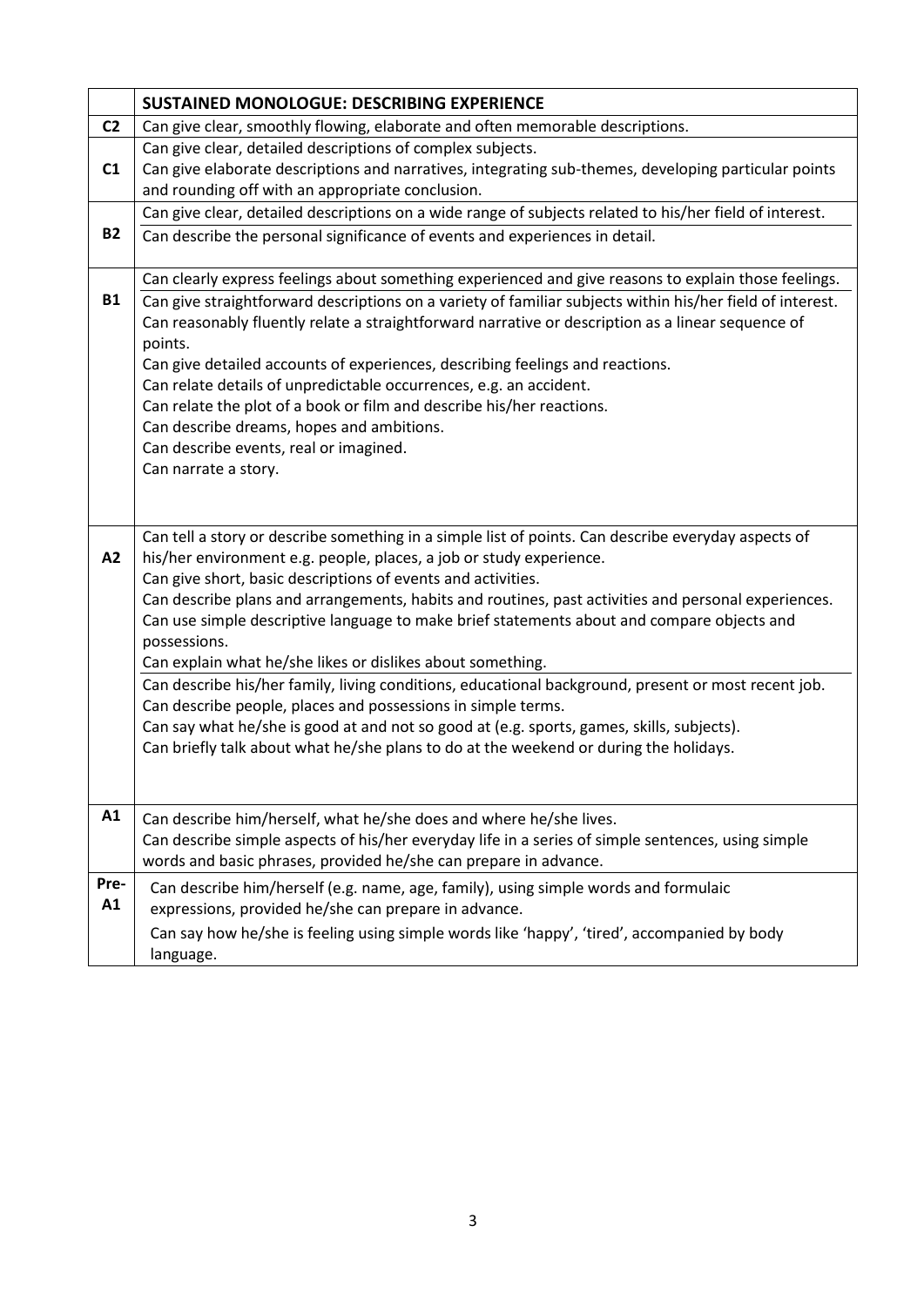<span id="page-3-0"></span>

|                | <b>SUSTAINED MONOLOGUE - GIVING INFORMATION</b>                                                                                                                                                                        |
|----------------|------------------------------------------------------------------------------------------------------------------------------------------------------------------------------------------------------------------------|
| C <sub>2</sub> | No descriptors available; see C1                                                                                                                                                                                       |
| C1             | Can communicate clearly detailed distinctions between ideas, concepts and things that closely<br>resemble one other.<br>Can give instructions on carrying out a series of complex professional or academic procedures. |
|                | Can communicate complex information and advice on the full range of matters related to his/her<br>occupational role.                                                                                                   |
| <b>B2</b>      | Can communicate detailed information reliably.<br>Can give a clear, detailed description of how to carry out a procedure.                                                                                              |
|                | Can explain the main points in an idea or problem with reasonable precision. Can describe how<br>to do something, giving detailed instructions.                                                                        |
| <b>B1</b>      | Can report straightforward factual information on a familiar topic, for example to indicate the<br>nature of a problem or to give detailed directions, provided he/she can prepare beforehand.                         |
| A2             | Can give simple directions from place to place, using basic expressions such as 'turn right' and 'go<br>straight' along with sequential connectors such as 'first,' 'then,' and 'next.'                                |
| A1             | Can give a simple description of an object or picture while showing it to others using basic words,<br>phrases and formulaic expressions, provided he/she can prepare in advance.                                      |
| Pre-<br>A1     | No descriptors available                                                                                                                                                                                               |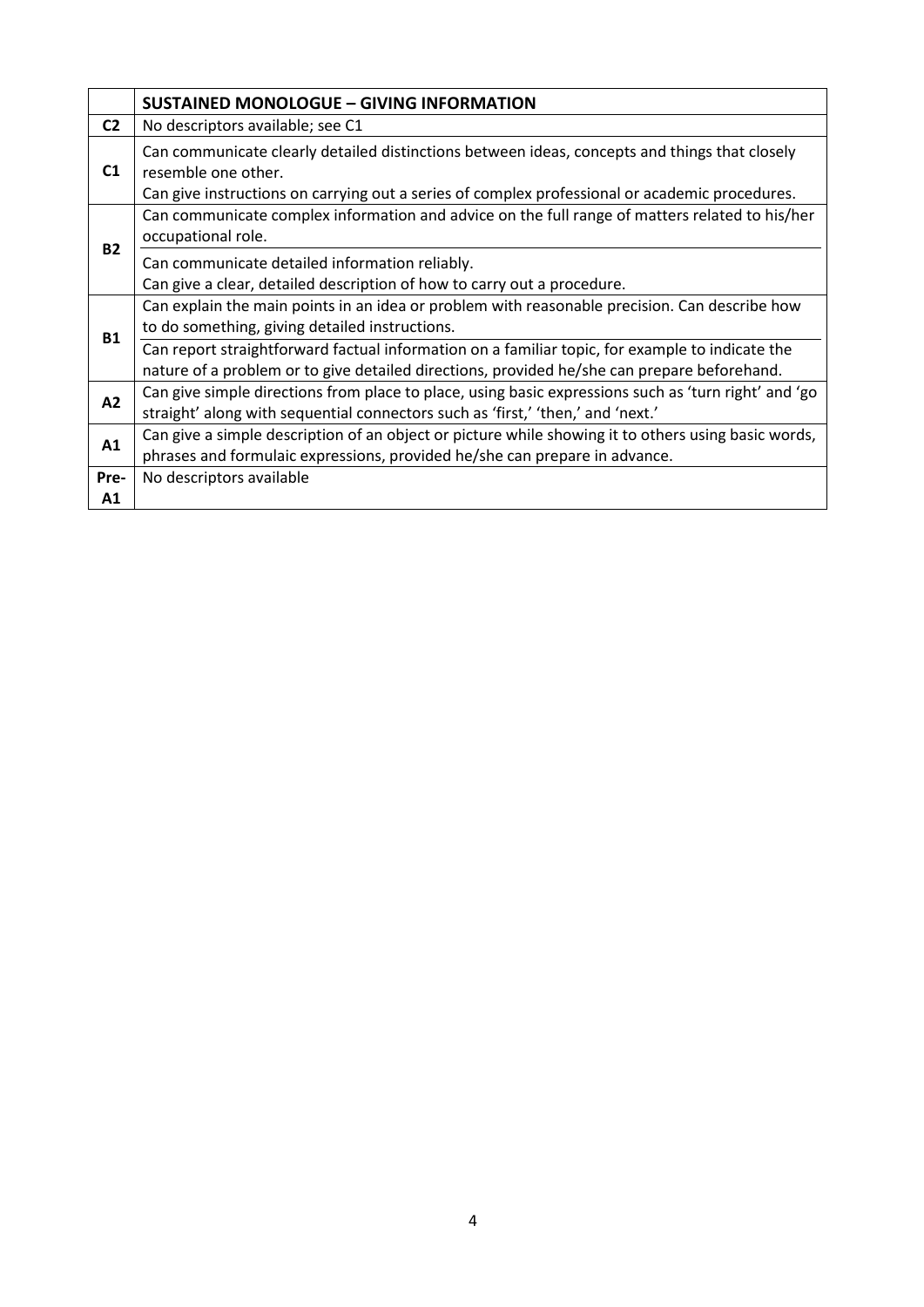<span id="page-4-0"></span>

|                | <b>OVERALL SPOKEN INTERACTION</b>                                                                                                                                                                                                                                                                                                                                                     |
|----------------|---------------------------------------------------------------------------------------------------------------------------------------------------------------------------------------------------------------------------------------------------------------------------------------------------------------------------------------------------------------------------------------|
| C <sub>2</sub> | Has a good command of idiomatic expressions and colloquialisms with awareness of connotative<br>levels of meaning. Can convey finer shades of meaning precisely by using, with reasonable accuracy, a<br>wide range of modification devices. Can backtrack and restructure around a difficulty so smoothly the<br>interlocutor is hardly aware of it.                                 |
| C1             | Can express him/herself fluently and spontaneously, almost effortlessly. Has a good command of a<br>broad lexical repertoire allowing gaps to be readily overcome with circumlocutions. There is little<br>obvious searching for expressions or avoidance strategies; only a conceptually difficult subject can<br>hinder a natural, smooth flow of language.                         |
|                | Can use the language fluently, accurately and effectively on a wide range of general, academic,<br>vocational or leisure topics, marking clearly the relationships between ideas. Can communicate<br>spontaneously with good grammatical control without much sign of having to restrict what he/she<br>wants to say, adopting a level of formality appropriate to the circumstances. |
| <b>B2</b>      | Can interact with a degree of fluency and spontaneity that makes regular interaction, and sustained<br>relationships with native speakers quite possible without imposing strain on either party. Can<br>highlight the personal significance of events and experiences, account for and sustain views clearly by<br>providing relevant explanations and arguments.                    |
|                | Can communicate with some confidence on familiar routine and non-routine matters related to<br>his/her interests and professional field. Can exchange, check and confirm information, deal with less<br>routine situations and explain why something is a problem. Can express thoughts on more abstract,<br>cultural topics such as films, books, music etc.                         |
| <b>B1</b>      | Can exploit a wide range of simple language to deal with most situations likely to arise whilst<br>travelling. Can enter unprepared into conversation on familiar topics, express personal opinions and<br>exchange information on topics that are familiar, of personal interest or pertinent to everyday life<br>(e.g. family, hobbies, work, travel and current events).           |
|                | Can interact with reasonable ease in structured situations and short conversations, provided the<br>other person helps if necessary. Can manage simple, routine exchanges without undue effort; can ask<br>and answer questions and exchange ideas and information on familiar topics in predictable everyday<br>situations.                                                          |
| A2             | Can communicate in simple and routine tasks requiring a simple and direct exchange of information<br>on familiar and routine matters to do with work and free time. Can handle very short social exchanges<br>but is rarely able to understand enough to keep conversation going of his/her own accord.                                                                               |
| A1             | Can interact in a simple way but communication is totally dependent on repetition at a slower rate of<br>speech, rephrasing and repair. Can ask and answer simple questions, initiate and respond to simple<br>statements in areas of immediate need or on very familiar topics.                                                                                                      |
| Pre-<br>A1     | Can ask and answer questions about him/herself and daily routines, using short, formulaic<br>expressions and relying on gestures to reinforce the information.                                                                                                                                                                                                                        |
|                |                                                                                                                                                                                                                                                                                                                                                                                       |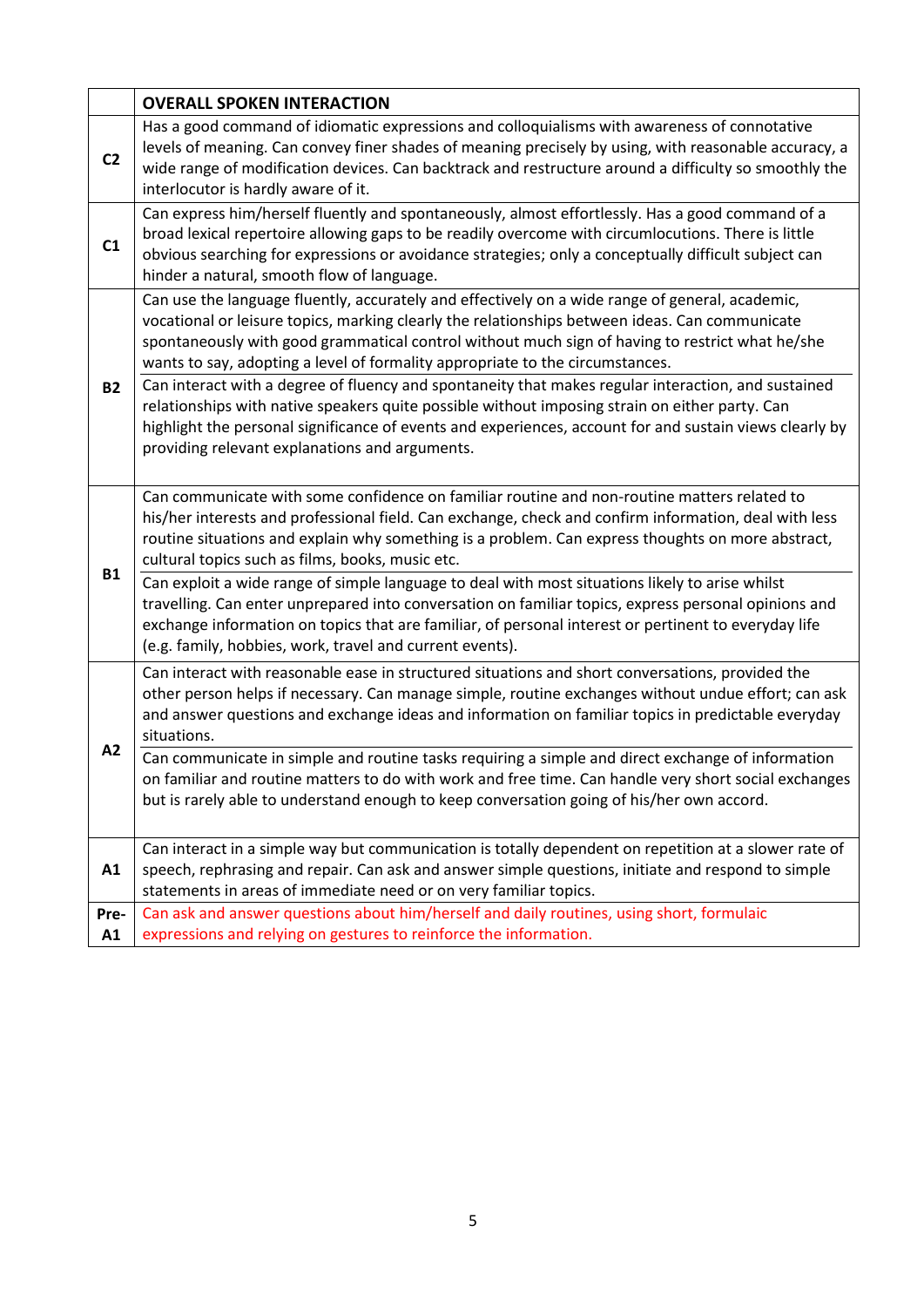<span id="page-5-0"></span>

|                | <b>CONVERSATION</b>                                                                                                                                                                                                                                                                                                                                                                                                                                                                                                                                                                                                                                                                                                                                                                                                                                                                                                                                                                                                                                                                                                                                                                                                      |
|----------------|--------------------------------------------------------------------------------------------------------------------------------------------------------------------------------------------------------------------------------------------------------------------------------------------------------------------------------------------------------------------------------------------------------------------------------------------------------------------------------------------------------------------------------------------------------------------------------------------------------------------------------------------------------------------------------------------------------------------------------------------------------------------------------------------------------------------------------------------------------------------------------------------------------------------------------------------------------------------------------------------------------------------------------------------------------------------------------------------------------------------------------------------------------------------------------------------------------------------------|
| C <sub>2</sub> | Can converse comfortably and appropriately, unhampered by any linguistic limitations in<br>conducting a full social and personal life.                                                                                                                                                                                                                                                                                                                                                                                                                                                                                                                                                                                                                                                                                                                                                                                                                                                                                                                                                                                                                                                                                   |
| C1             | Can use language flexibly and effectively for social purposes, including emotional, allusive and<br>joking usage.                                                                                                                                                                                                                                                                                                                                                                                                                                                                                                                                                                                                                                                                                                                                                                                                                                                                                                                                                                                                                                                                                                        |
| <b>B2</b>      | Can establish a relationship with interlocutors through sympathetic questioning and expressions<br>of agreement, plus, if appropriate, comments about third parties or shared conditions.<br>Can indicate reservations and reluctance, state conditions when agreeing to requests or granting<br>permission, and ask for understanding of his/her own position.<br>Can engage in extended conversation on most general topics in a clearly participatory fashion,<br>even in a noisy environment. Can sustain relationships with native speakers without<br>unintentionally amusing or irritating them or requiring them to behave other than they would with<br>a native speaker.                                                                                                                                                                                                                                                                                                                                                                                                                                                                                                                                       |
|                | Can convey degrees of emotion and highlight the personal significance of events and experiences.                                                                                                                                                                                                                                                                                                                                                                                                                                                                                                                                                                                                                                                                                                                                                                                                                                                                                                                                                                                                                                                                                                                         |
|                | Can start up a conversation and help it to keep going by asking people relatively spontaneous<br>questions about a special experience or event, expressing reactions and opinion on familiar<br>subjects.<br>Can have relatively long conversations on subjects of common interest, provided that the                                                                                                                                                                                                                                                                                                                                                                                                                                                                                                                                                                                                                                                                                                                                                                                                                                                                                                                    |
|                | interlocutor makes an effort to support understanding.                                                                                                                                                                                                                                                                                                                                                                                                                                                                                                                                                                                                                                                                                                                                                                                                                                                                                                                                                                                                                                                                                                                                                                   |
| <b>B1</b>      | Can enter unprepared into conversations on familiar topics.<br>Can follow clearly articulated speech directed at him/her in everyday conversation, though will<br>sometimes have to ask for repetition of particular words and phrases.<br>Can maintain a conversation or discussion but may sometimes be difficult to follow when trying to<br>say exactly what he/she would like to.                                                                                                                                                                                                                                                                                                                                                                                                                                                                                                                                                                                                                                                                                                                                                                                                                                   |
|                | Can express and respond to feelings such as surprise, happiness, sadness, interest and indifference.                                                                                                                                                                                                                                                                                                                                                                                                                                                                                                                                                                                                                                                                                                                                                                                                                                                                                                                                                                                                                                                                                                                     |
| A2             | Can establish social contact: greetings and farewells; introductions; giving thanks.<br>Can generally understand clear, standard speech on familiar matters directed at him/her, provided<br>he/she can ask for repetition or reformulation from time to time.<br>Can participate in short conversations in routine contexts on topics of interest.<br>Can express how he/she feels in simple terms, and express thanks.<br>Can ask for a favour (e.g. to lend something), can offer a favour and can respond if someone asks<br>him/her to do a favour for them.<br>Can handle very short social exchanges but is rarely able to understand enough to keep<br>conversation going of his/her own accord, though he/she can be made to understand if the<br>speaker will take the trouble.<br>Can use simple everyday polite forms of greeting and address.<br>Can chat in simple language with peers, colleagues or members of a host family, asking<br>questions and understanding the answers relating to most routine matters.<br>Can make and respond to invitations, suggestions and apologies.<br>Can express how he/she is feeling using very basic stock expressions.<br>Can say what he/she likes and dislikes. |
| A1             | Can understand everyday expressions aimed at the satisfaction of simple needs of a concrete<br>type, delivered directly to him/her in clear, slow and repeated speech by a sympathetic speaker.<br>Can take part in a simple conversation of a basic factual nature on a predictable topic, e.g.<br>his/her home country, family, school.<br>Can make an introduction and use basic greeting and leave-taking expressions. Can ask how people<br>are and react to news.                                                                                                                                                                                                                                                                                                                                                                                                                                                                                                                                                                                                                                                                                                                                                  |
| Pre-<br>A1     | Can understand and use some basic, formulaic expressions such as 'Yes,' 'No,' 'Excuse me,' 'Please,'<br>'Thank you,' 'No thank you,' 'Sorry.'<br>Can recognise simple greetings.<br>Can greet people, say his/her name and take leave of them.                                                                                                                                                                                                                                                                                                                                                                                                                                                                                                                                                                                                                                                                                                                                                                                                                                                                                                                                                                           |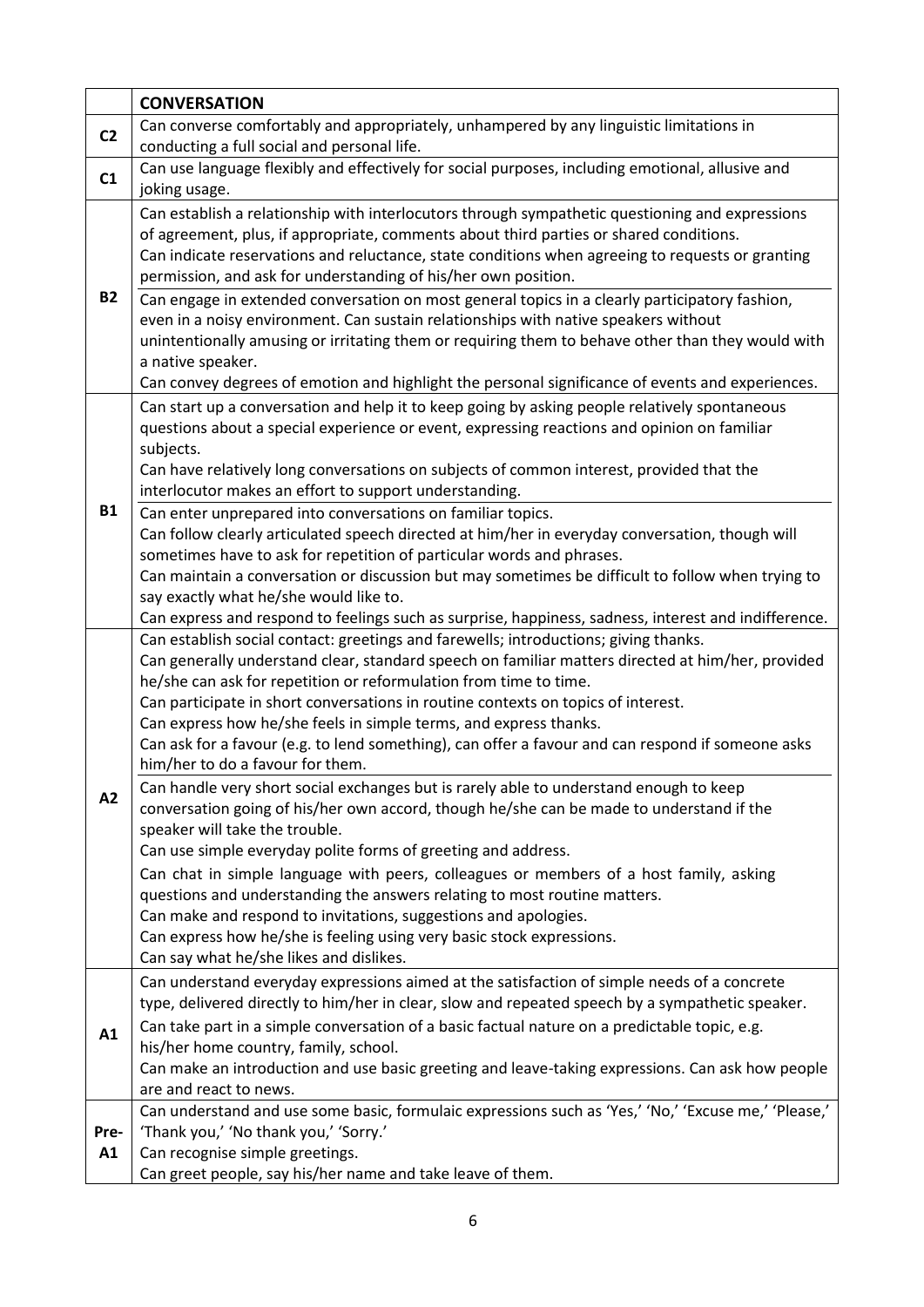<span id="page-6-0"></span>

|                | <b>INFORMAL DISCUSSION (WITH FRIENDS)</b>                                                                                                  |
|----------------|--------------------------------------------------------------------------------------------------------------------------------------------|
| C <sub>2</sub> | Can advise on or talk about sensitive issues without awkwardness, understanding colloquial                                                 |
|                | references and dealing diplomatically with disagreement and criticism.                                                                     |
| C1             | Can easily follow and contribute to complex interactions between third parties in group discussion                                         |
|                | even on abstract, complex unfamiliar topics.                                                                                               |
|                | Can keep up with an animated discussion between native speakers.                                                                           |
|                | Can express his/her ideas and opinions with precision, and present and respond to complex lines                                            |
|                | of argument convincingly.                                                                                                                  |
|                | Can take an active part in informal discussion in familiar contexts, commenting, putting point of                                          |
| <b>B2</b>      | view clearly, evaluating alternative proposals and making and responding to hypotheses.                                                    |
|                | Can with some effort catch much of what is said around him/her in discussion, but may find it                                              |
|                | difficult to participate effectively in discussion with several native speakers who do not modify                                          |
|                | their language in any way.                                                                                                                 |
|                | Can account for and sustain his/her opinions in discussion by providing relevant explanations,                                             |
|                | arguments and comments.                                                                                                                    |
|                | Can follow much of what is said around him/her on general topics provided interlocutors avoid                                              |
|                | very idiomatic usage and articulate clearly.                                                                                               |
|                | Can express his/her thoughts about abstract or cultural topics such as music, films. Can explain                                           |
|                | why something is a problem.                                                                                                                |
|                | Can give brief comments on the views of others.                                                                                            |
|                | Can compare and contrast alternatives, discussing what to do, where to go, who or which to                                                 |
| <b>B1</b>      | choose, etc.                                                                                                                               |
|                | Can generally follow the main points in an informal discussion with friends provided speech is<br>clearly articulated in standard dialect. |
|                | Can give or seek personal views and opinions in discussing topics of interest.                                                             |
|                | Can make his/her opinions and reactions understood as regards solutions to problems or practical                                           |
|                | questions of where to go, what to do, how to organise an event (e.g. an outing).                                                           |
|                | Can express belief, opinion, agreement and disagreement politely.                                                                          |
|                | Can generally identify the topic of discussion around him/her when it is conducted slowly and                                              |
|                | clearly.                                                                                                                                   |
|                | Can exchange opinions and compare things and people using simple language.                                                                 |
|                | Can discuss what to do in the evening, at the weekend.                                                                                     |
| A2             | Can make and respond to suggestions.                                                                                                       |
|                | Can agree and disagree with others.                                                                                                        |
|                | Can discuss everyday practical issues in a simple way when addressed clearly, slowly and directly.                                         |
|                | Can discuss what he/she likes and dislikes.                                                                                                |
|                | Can exchange likes and dislikes for sports, foods, etc., using a limited repertoire of expressions,                                        |
| A1             | when addressed clearly, slowly and directly.                                                                                               |
| Pre-           | No descriptors available                                                                                                                   |
| A1             |                                                                                                                                            |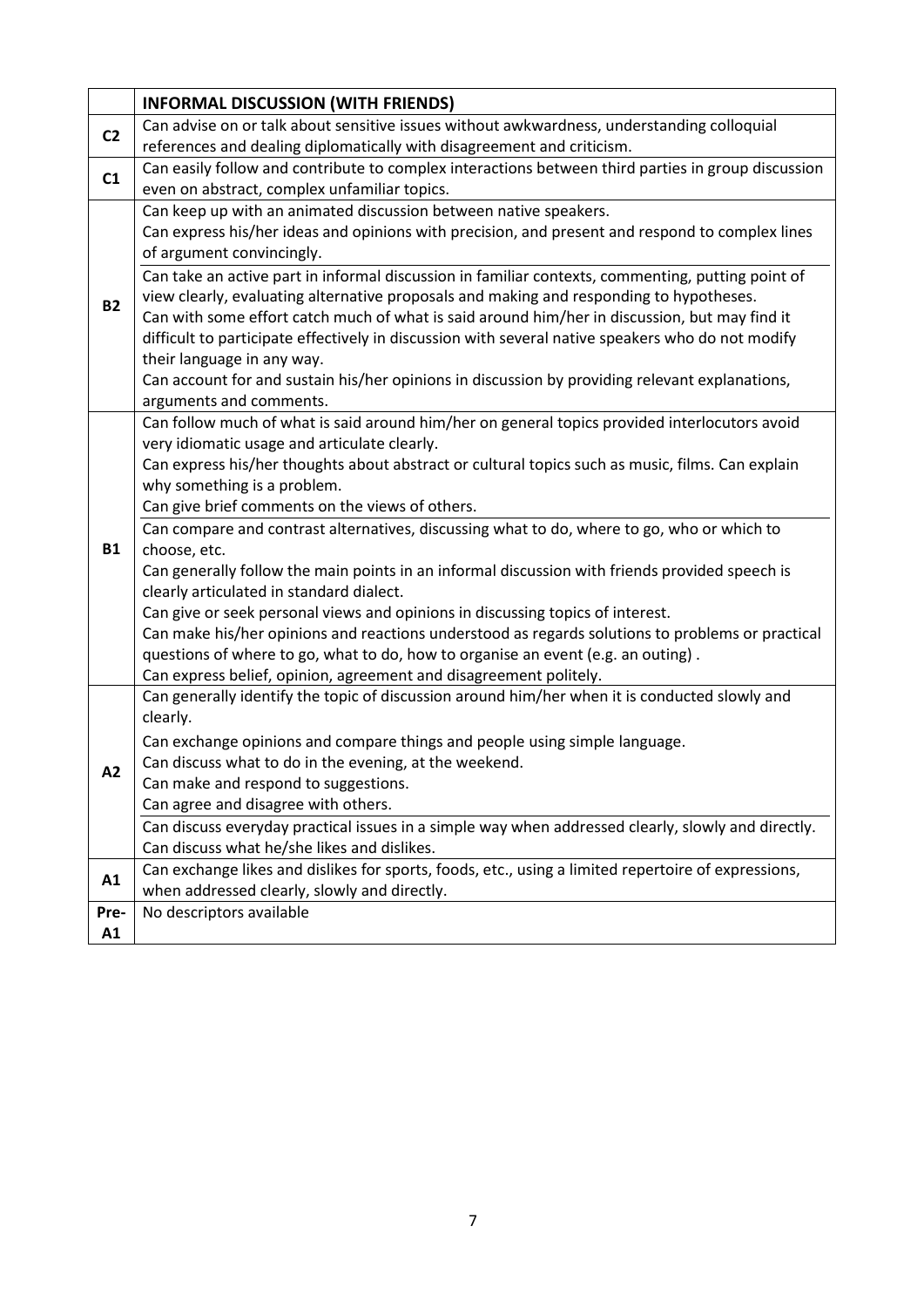## <span id="page-7-0"></span>WRITING

<span id="page-7-1"></span>

|                | <b>OVERALL WRITTEN PRODUCTION</b>                                                              |
|----------------|------------------------------------------------------------------------------------------------|
| C2             | Can write clear, smoothly flowing, complex texts in an appropriate and effective style and a   |
|                | logical structure which helps the reader to find significant points.                           |
| C <sub>1</sub> | Can write clear, well-structured texts of complex subjects, underlining the relevant salient   |
|                | issues, expanding and supporting points of view at some length with subsidiary points,         |
|                | reasons and relevant examples, and rounding off with an appropriate conclusion.                |
| B2             | Can write clear, detailed texts on a variety of subjects related to his/her field of interest, |
|                | synthesising and evaluating information and arguments from a number of sources.                |
| <b>B1</b>      | Can write straightforward connected texts on a range of familiar subjects within his field of  |
|                | interest, by linking a series of shorter discrete elements into a linear sequence.             |
| A2             | Can write a series of simple phrases and sentences linked with simple connectors like 'and',   |
|                | 'but' and 'because'.                                                                           |
| A1             | Can write simple isolated phrases and sentences.                                               |

<span id="page-7-2"></span>

|                | <b>CREATIVE WRITING</b>                                                                       |
|----------------|-----------------------------------------------------------------------------------------------|
| C <sub>2</sub> | Can write clear, smoothly flowing, and fully engrossing stories and descriptions of           |
|                | experience in a style appropriate to the genre adopted.                                       |
| C1             | Can write clear, detailed, well-structured and developed descriptions and imaginative texts   |
|                | in an assured, personal, natural style appropriate to the reader in mind.                     |
|                | Can write clear, detailed descriptions of real or imaginary events and experiences, marking   |
|                | the relationship between ideas in clear connected text, and following established             |
|                | conventions of the genre concerned.                                                           |
| <b>B2</b>      | Can write clear, detailed descriptions on a variety of subjects related to his/her field of   |
|                | interest.                                                                                     |
|                | Can write a review of a film, book or play.                                                   |
|                | Can write straightforward, detailed descriptions on a range of familiar subjects within       |
|                | his/her field of interest.                                                                    |
| <b>B1</b>      | Can write accounts of experiences, describing feelings and reactions in simple connected      |
|                | text.                                                                                         |
|                | Can write a description of an event, a recent trip $-$ real or imagined.                      |
|                | Can narrate a story.                                                                          |
|                | Can write about everyday aspects of his/her environment, e.g. people, places, a job or study  |
|                | experience in linked sentences.                                                               |
|                | Can write very short, basic descriptions of events, past activities and personal experiences. |
| A <sub>2</sub> | Can write a series of simple phrases and sentences about their family, living conditions,     |
|                | educational background, present or most recent job.                                           |
|                | Can write short, simple imaginary biographies and simple poems about people.                  |
|                | Can write simple phrases and sentences about themselves and imaginary people, where           |
| A <sub>1</sub> | they live and what they do.                                                                   |
|                |                                                                                               |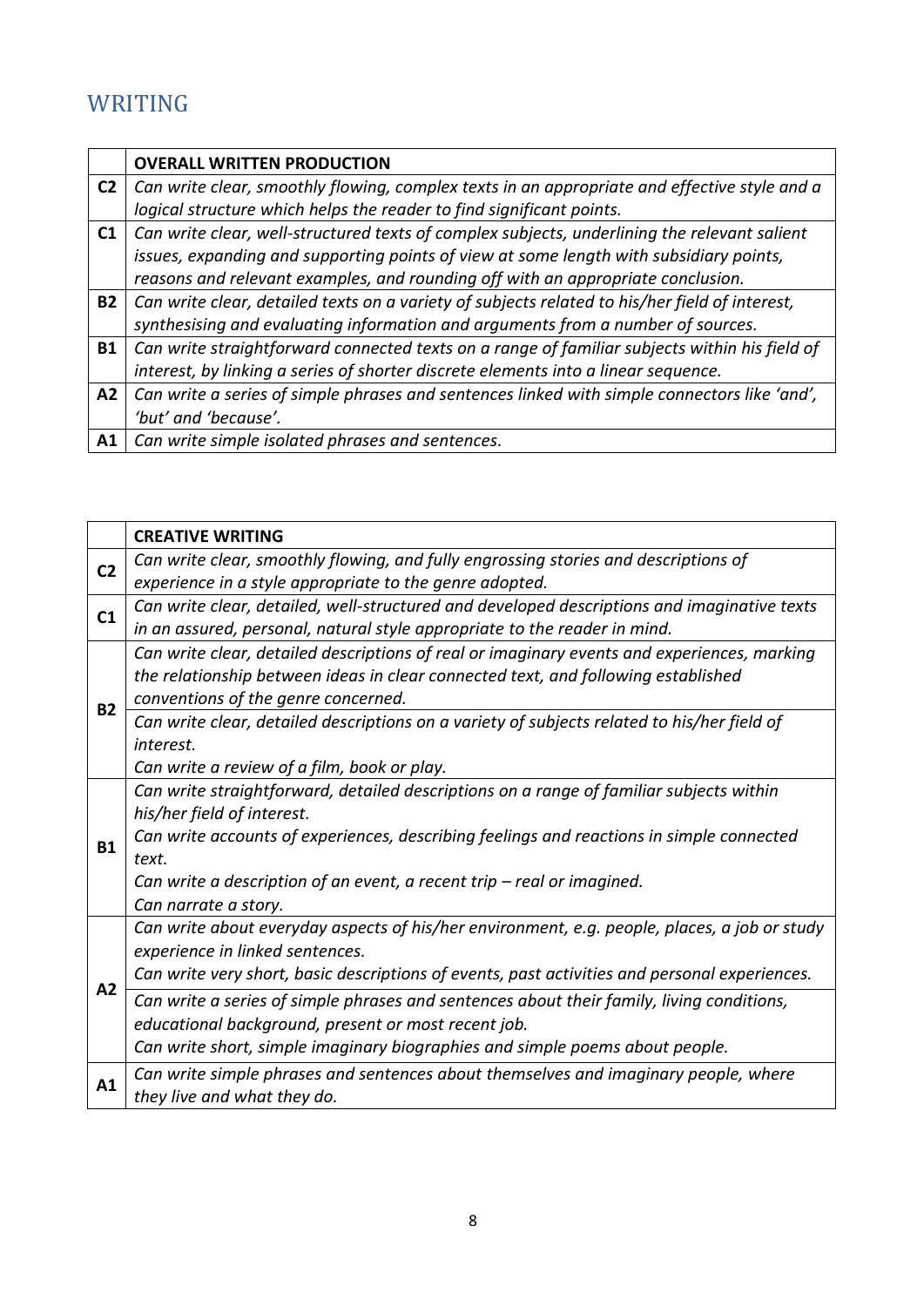<span id="page-8-0"></span>

|                | <b>REPORTS AND ESSAYS</b>                                                                  |
|----------------|--------------------------------------------------------------------------------------------|
| C <sub>2</sub> | Can produce clear, smoothly flowing, complex reports, articles or essays which present a   |
|                | case, or give critical appreciation of proposals or literary works.                        |
|                | Can provide an appropriate and effective logical structure which helps the reader to find  |
|                | significant points.                                                                        |
|                | Can write clear, well-structured expositions of complex subjects, underlining the relevant |
| C <sub>1</sub> | salient issues.                                                                            |
|                | Can expand and support points of view at some length with subsidiary points, reasons and   |
|                | relevant examples.                                                                         |
|                | Can write an essay or report which develops an argument systematically with appropriate    |
|                | highlighting of significant points and relevant supporting detail.                         |
|                | Can evaluate different ideas or solutions to a problem.                                    |
| <b>B2</b>      | Can write an essay or report which develops an argument, giving reasons in support of or   |
|                | against a particular point of view and explaining the advantages and disadvantages of      |
|                | various options.                                                                           |
|                | Can synthesise information and arguments from a number of sources.                         |
|                | Can write short, simple essays on topics of interest.                                      |
|                | Can summarise, report and give his/her opinion about accumulated factual information on    |
| <b>B1</b>      | familiar routine and non-routine matters within his/her field with some confidence.        |
|                | Can write very brief reports to a standard conventionalised format, which pass on routine  |
|                | factual information and state reasons for actions.                                         |
| A2             | No descriptor available                                                                    |
| A1             | No descriptor available                                                                    |

<span id="page-8-1"></span>

|                | <b>OVERALL WRITTEN INTERACTION</b>                                                         |
|----------------|--------------------------------------------------------------------------------------------|
| C <sub>2</sub> | As C1                                                                                      |
| C <sub>1</sub> | Can express him/herself with clarity and precision, relating to the addressee flexibly and |
|                | effectively.                                                                               |
| <b>B2</b>      | Can express news and views effectively in writing, and relate to those of others.          |
| <b>B1</b>      | Can convey information and ideas on abstract as well as concrete topics, check information |
|                | and ask about or explain problems with reasonable precision.                               |
|                | Can write personal letters and notes asking for or conveying simple information of         |
|                | immediate relevance, getting across the point he/she feels to be important.                |
| A <sub>2</sub> | Can write short, simple formulaic notes relating to matters in areas of immediate need.    |
| A1             | Can ask for or pass on personal details in written form.                                   |